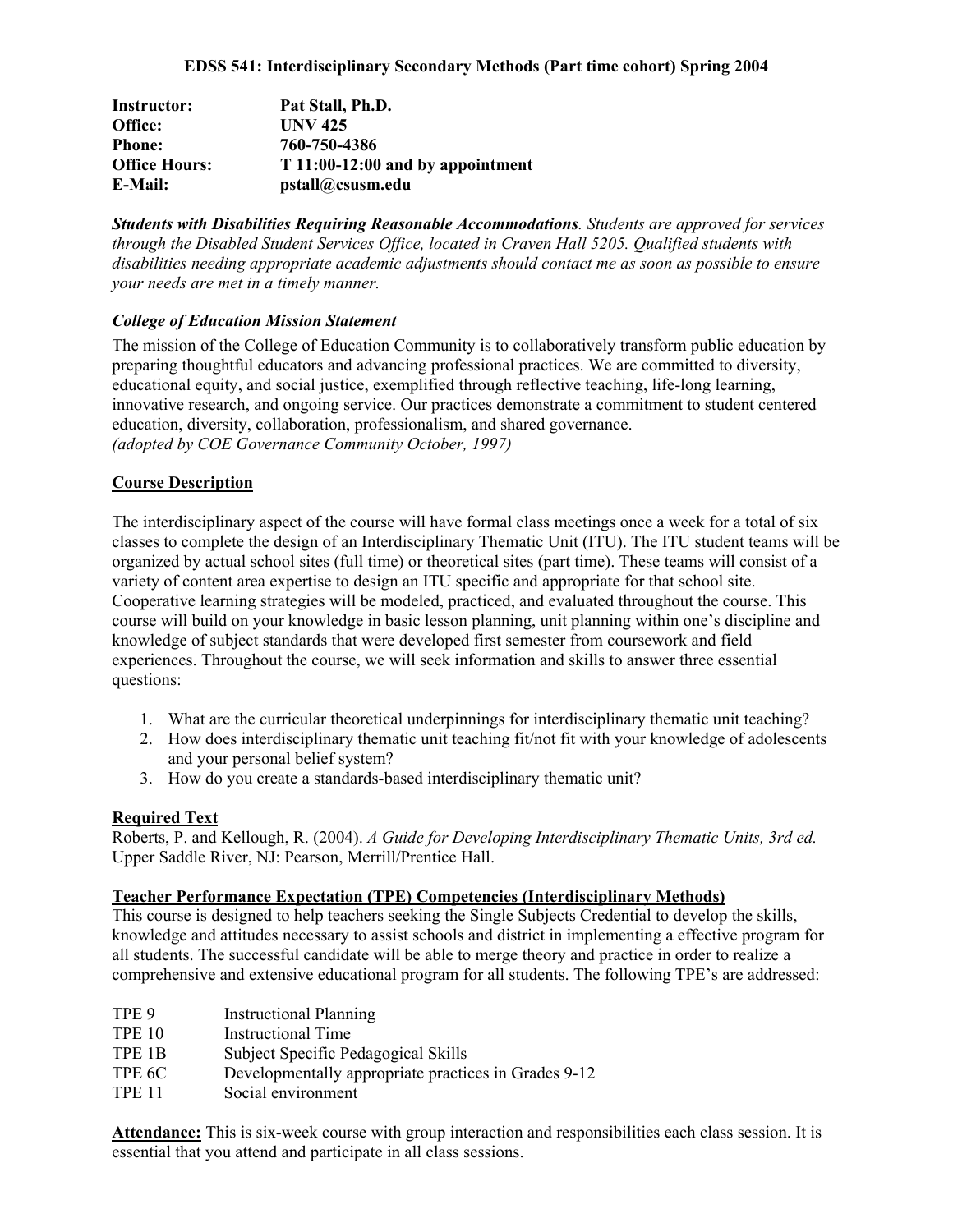Due to the dynamic and interactive nature of courses in the College of Education, all students are expected to attend all classes and participate actively. At a minimum, students must attend more than 80% of class time, or s/he **may not receive a passing grade** for the course at the discretion of the instructor. Individual instructors may adopt more stringent attendance requirements. Should the student have extenuating circumstances, s/he should contact the instructor as soon as possible.

# **Overall Evaluation/Assessment Scoring Rubric:**

**A=Exceeds Expectations:** The graduate student consistently performs and participates in an exemplary manner. Each assignment receives in-depth exploration and reflection based upon research, observations and classroom implementation. All work is submitted in a professional manner using APA style when appropriate. Presentations are consistent with professional expectations, providing appropriate visual aids, appropriate handouts, and are well prepared. Professional and responsible behavior, including timely attendance and submission of assignments, are practiced in a consistent manner.

**B=Adequately Meets Expectations**: The graduate student meets outcomes expectations in a satisfactory manner. Each assignment is based upon research, observations and classroom implementation. Generally, work is submitted in a professional manner using APA style when appropriate. Generally, presentations are consistent with professional expectations, providing appropriate visual aids, appropriate handouts, and are well prepared. Most of the time, professional and responsible behavior, including timely attendance and submission of assignments, are practiced in a consistent manner.

**C=Minimal Performance:** The graduate student's skills are weak and do not meet expectations. Each assignment is based upon opinion rather than research, theory, and best practices. Reflection is shallow. Assignments are submitted without APA style, thorough proofreading and organization. The student needs a great deal of guidance. The student is consistently late with work and has classroom attendance problems.

# **Reading Responses**

For each week's assigned reading, we will use a form of literature circle roles for the responses. These typed responses will facilitate small group discussions and are due on the date of the readings. Use the following format:

- List at least three questions you would like to discuss with your group.
- Pick at least three of your favorite or most puzzling quotes.
- Make at least three connections with something that has happened in your teaching and/or learning experience.
- Find at least four interesting words or passages that are new or have special meaning to you.
- Create a visual of your favorite part of the reading

# **Interdisciplinary Thematic Unit**

In constructing your unit of study you must demonstrate seven major goals:

- 1. Knowing the students and community where you will teach the unit
- 2. Choosing and stating standards, goals, and objectives
- 3. Examining and choosing appropriate instructional materials
- 4. Constructing interesting and challenging lessons
- 5. Integrating different lesson types into a reasonable sequence which comprise a well-organized and purposeful whole
- 6. Developing a systematic and valid means of student performance assessment
- 7. Making logical interdisciplinary links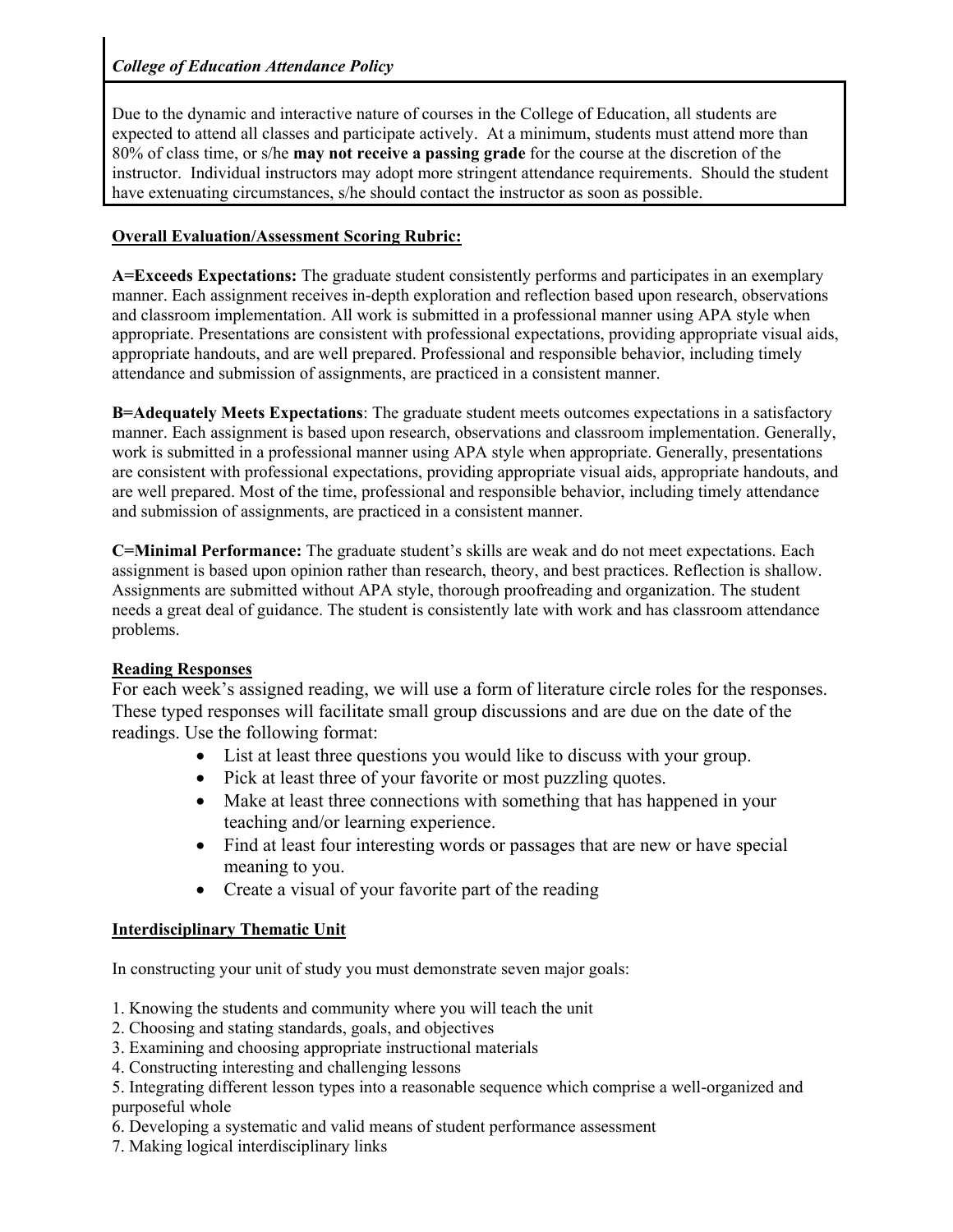Each lesson should represent a major subtopic of the unit to be taught. Each lesson must be comprehensive in describing everything you believe is necessary for students to understand and learn that particular content (e.g.., instructional procedures, homework assignments, etc.). A lesson can require more than one day to complete but it will be counted as one lesson in the unit.

The unit must cover some component of the school's curriculum and address specific state or district standards. National standards can also be used if they are a focus in the school.

Directions: The following components and characteristics should be built into the unit:

1. The situation or context in which you will be teaching this unit should be explained. (course, grade level, ability of students, etc.)

2. Essential question(s) and concepts should be stated such that higher levels of thinking are required of the learners. Then, general goals should be stated for the unit. These can be either in the form of an organized list or in a narrative rationale statement. In any case, they should explain what the unit seeks to achieve, and why it is important. This should include reference to the semester and/or year plan for the course.

3. Learning is different from teaching. Despite courses you may or may not have had about the topic you have selected, you need to research the topic you have selected. You need to know more than the textbook and you need to know more than you will teach. Planning must involve scholarly effort on your part. This should involve not only content but also a search for teaching activities. For this purpose, you are required to read and review articles from professional journals and search professional sites on the Internet that you will use to develop your lessons and unit plan. A bibliography of these sources should be included.

#### 4. Individual lessons should contain:

a. Specific **objectives** of the lesson. These should be related logically to the goals. Cognitive objectives should be stated for each lesson. High level and low level cognitive objectives should be distributed throughout the unit. Affective objectives could also be included. Lessons do not have to contain each type of objective.

b. The **materials** to be used in the lesson should be clearly explained. References to texts, pages, etc. are needed, as are descriptions of film segments, simulations, visuals, manipulatives and statistical data. Long articles, chapters, etc. should be avoided. However, copies of less familiar and/or difficult to obtain materials should be provided.

c. The **teaching procedures** and **student activities** in which students will be engaged should be explained thoroughly and in such detail that another teacher could take your plan and teach the lesson effectively.

d. Each lesson should be interesting, challenging, and congruent with the goals of the unit. Attempts at building in springboard elements in at least some of the lessons should be evident. There should be a variety of content, teaching activities, materials and student assignments in your unit plan.

e. In the unit there should be clear examples of concept teaching, inquiry, value analysis, and skill instruction. These lesson formats provide an avenue by which to construct different ways students can learn the content you want to teach. State and national standards can be met if you design lessons that ask students to vary how they think and learn and hold them accountable in your assessment plan.

f. Reading and writing assignments should be found throughout the unit. The use of reading, writing, and technology throughout the unit should be used to support the content learning. They should not be extraneous assignments.

g. A range of materials should be used. Avoid lengthy reading assignments, especially of difficult materials. Avoid college text materials as readings. This is a common mistake of beginning teachers. Include materials, which provide for a variety of student activity/learning. Include teaching ideas from different sources and courses. You also need to include relevant fiction and nonfiction literature.

h. A student performance assessment plan must be included in the unit plan. This should consist of the following: a brief description of formative and summative data collection, rubrics, skills checklists, tests, etc.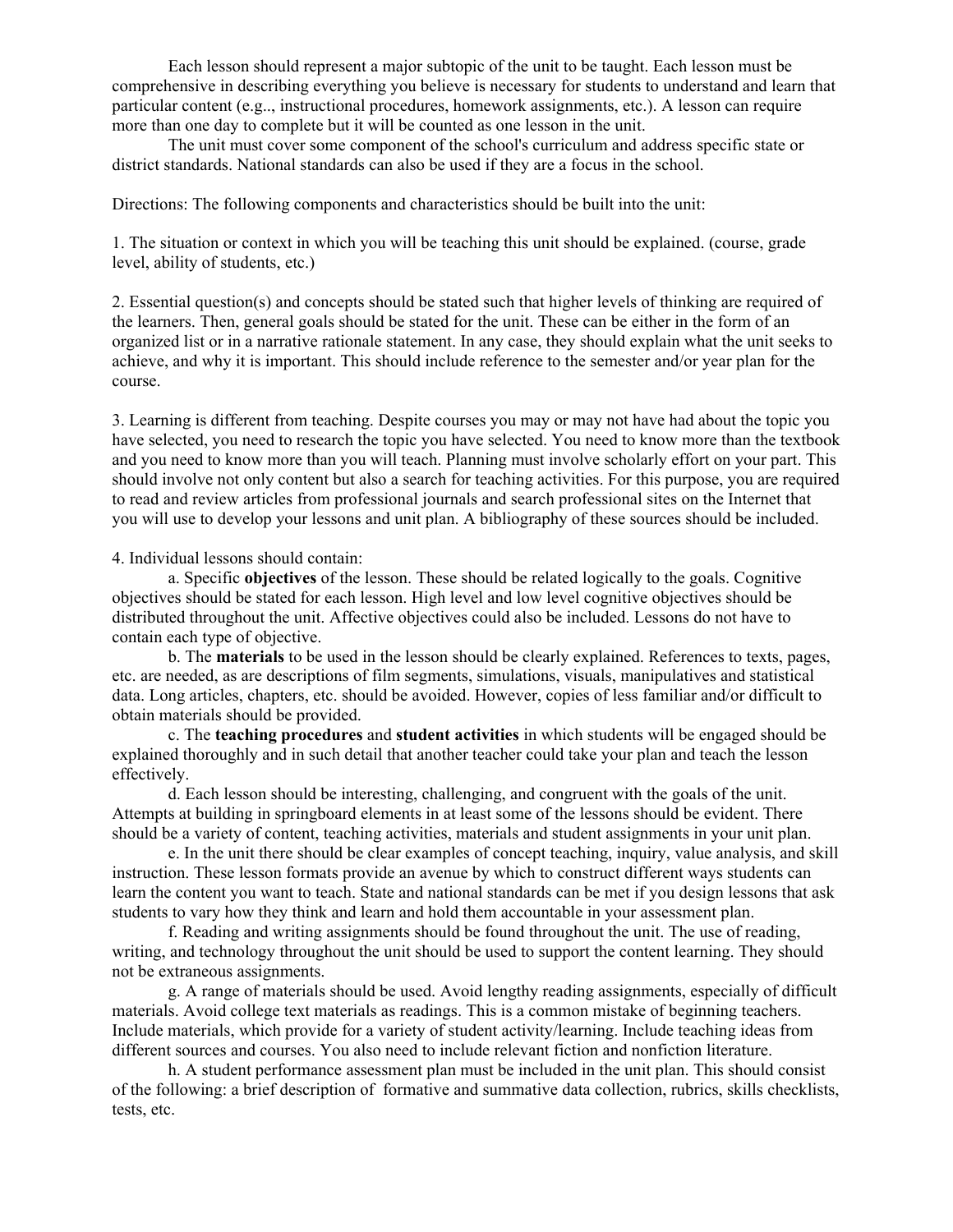5. Next, write a narrative describing how you went about developing your unit. How did you select your topic? What problems did you encounter initially? How did you start? What kind of assistance did you need? What kind of information did you lack? What was easy for you? What was the most difficult for you? What do you know about planning that you did not know before? What questions, problems remain for you? Reflect about the assignment as substantively as you can. Include weekly log entries on your planning process.

# **Thematic Unit Criteria Rubric**

Group Members:\_\_\_\_\_\_\_\_\_\_\_\_\_\_\_\_\_\_\_\_\_\_\_\_\_\_\_\_\_\_\_\_\_\_\_\_\_\_\_\_\_\_\_\_\_\_\_\_\_\_\_\_\_\_\_\_\_\_\_\_\_\_\_\_

\_\_\_\_\_\_\_\_\_\_\_\_\_\_\_\_\_\_\_\_\_\_\_\_\_\_\_\_\_\_\_\_\_\_\_\_\_\_\_\_\_\_\_Unit Title\_\_\_\_\_\_\_\_\_\_\_\_\_\_\_\_\_\_\_\_\_\_\_\_\_\_\_

| A. Statement of standards, goals, objectives                           | <b>Excellent</b> | Acceptable | <b>Needs</b> |
|------------------------------------------------------------------------|------------------|------------|--------------|
|                                                                        |                  |            | improvement  |
| 1. Importance of goals/rationale                                       |                  |            |              |
| 2. Specificity of Standards and Objectives                             |                  |            |              |
| 3. Congruence of standards, goals, and objectives                      |                  |            |              |
| 4. Levels of objectives (Bloom's taxonomy)                             |                  |            |              |
| <b>B.</b> Materials                                                    |                  |            |              |
| 1. Imagination                                                         |                  |            |              |
| 2. Range and variety                                                   |                  |            |              |
| C. Teaching procedures and Student Activities                          |                  |            |              |
| 1. Imagination/variety of activities (multiple Intelligences)          |                  |            |              |
| 2. Logic of sequence/organization                                      |                  |            |              |
| 3. Specific Questions related to lesson.                               |                  |            |              |
| <b>D.</b> Assessment Plan                                              |                  |            |              |
| 1. congruence of items with objectives, standards                      |                  |            |              |
| 2. Variety and quality of assessment tools, e.g. test questions,       |                  |            |              |
| rubrics, skills checklists, observations, performance assessment, etc. |                  |            |              |
|                                                                        |                  |            |              |
| E. Other                                                               |                  |            |              |
| 1. Directions/requirements completed                                   |                  |            |              |
| 2. Examples of concept, inquiry, value analysis, skill instruction     |                  |            |              |
| 3. Variety of writing and reading assignments                          |                  |            |              |
| 4. Narrative statement regarding how you developed your unit plan      |                  |            |              |
| F. Presentation of the plan                                            |                  |            |              |
| 1. Word processed, correct grammar, spelling, syntax                   |                  |            |              |

Comments: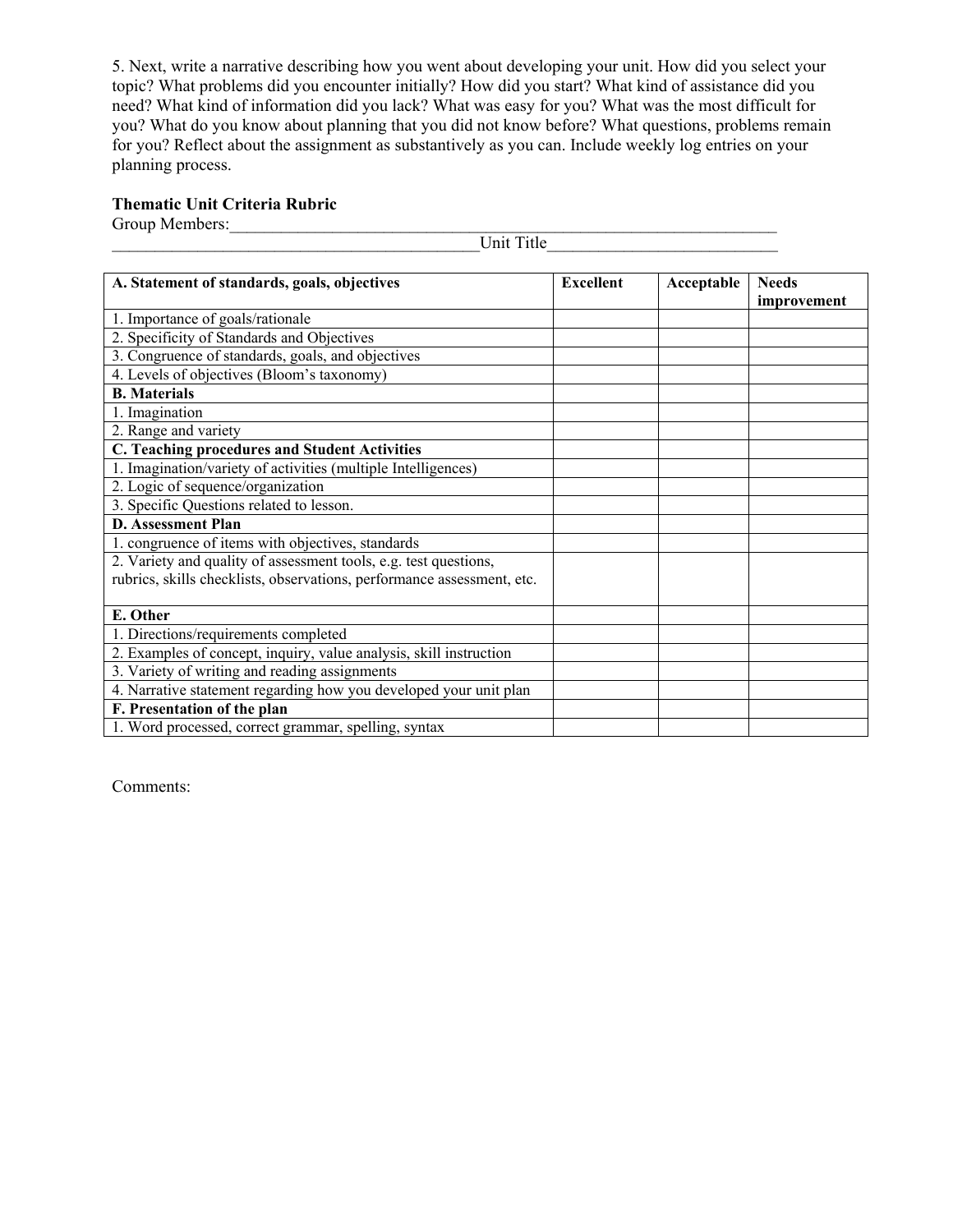#### **ITU Team Intermediate (Formative) Task Completion Sheet**

Include in the team folder evidence for each task: 1) who worked on each task(s) and what role they played and 2) a completed draft copy of that task for the ITU (hand written is fine during the formative phase). Each individual in the group will be assessed on each of these formative individual tasks using the following rubric:

- 4: The task is completed, extremely well written, and follows all guidelines.
- 3: The task is completed, well written, follows all guidelines,
- 2: The task is either incomplete, not clearly written, or does not follow guidelines.
- 1: The task lacks two of the elements above
- 0: The task lacks all three of the elements above

A similar rubric will assess the summative products (oral and written presentations of ITU). Task #1. Ideas for Interdisciplinary Thematic Unit (ITU) Include overall, unifying concept and possible content topics from standards and/or school curriculum

Task #2. Rationale/Justification based on a) school site and target students; b) frameworks/standards for each of the disciplines; c) personal perspectives and belief systems of the team.

Task #3. Unit overview (part 1) that describes the sub-tasks: 1) concept and goals, 2) specific standards addressed, 3) essential questions for students to consider and understand, 4) general formative and summative assessment to be used.

Task #4. Unit overview (part 2) 3-5 overall objectives with corresponding assessments for each content area. You may find and teach many more objectives as you devise more and more daily lesson plans later. However, based on what you know about your students and the curriculum for which you are responsible for teaching, identify 3-5 important objectives in each content area that you will teach and reinforce throughout the unit. The objectives should include a range of cognitive, affective and psychomotor. Some of the objectives may overlap content areas.

Task #5. Unit overview (part 3). Develop a content matrix calendar that includes a timeline for the scope and sequence of the ITU.

Task #6. 1) Identify 1) activities (may be discipline or interdisciplinary specific), 2) primary teaching strategies, 3) organizational patterns, and 4) specific resources e.g. people, places, things, and 5) integrated technology that supports instruction and learning

Task #7. General teaching strategies and additional considerations needed for inclusion of all students in the proposed support systems developed in tasks #5 and #6

Task #8. An individual lesson plan, using the attached format (same as EDSS 555), from each member of the group with a brief description of the context of this lesson plan.

Task #9. A) draft overview of proposed oral presentation, B) share work of draft of final written ITU with another ITU team for feedback, C) draft proposal for an action research design that will evaluate the implementation of your ITU.

Task #10. Final ITU written report and oral group presentation (including a self-assessment of group cooperative process skills). Reference which, where, and how TPE's are addressed throughout the unit.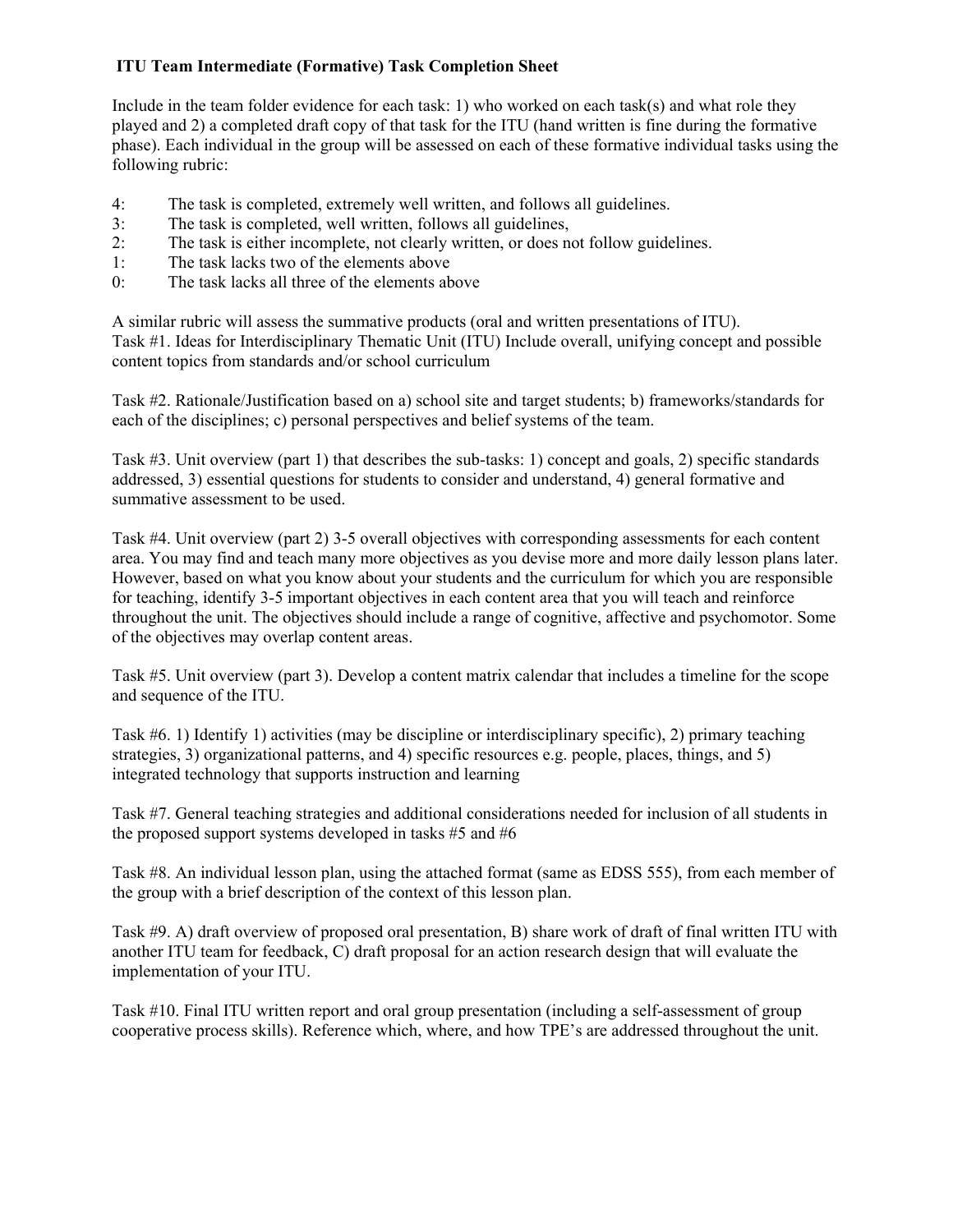# **GENERAL LESSON PLAN FORMAT**

### *CONSIDERATIONS BEFORE THE LESSON*

#### **A. Facts about the Learners**

- 1. Who are my students and how do they learn?
- 2. What forms of communication do my students use?

#### **B. Content/Context**

- 1. What is my content area(s) or discipline(s)/grade level?
- 2. At what point in the sequence of the unit is this lesson (beginning, middle, end)?
- 3. How will the content of the lesson connect to the content of the preceding and subsequent lessons?
- 4. Which state academic standards for students will I address?
- 5. What are my learning goals/objectives (cognitive, affective, psychomotor, and language)?
- 6. How will I access prior knowledge and skills before entry into the lesson?

#### **C. Product/Assessments**

- 1. In what varied authentic ways will students demonstrate accomplishment of the objectives?
- 2. What criteria will I use to judge students' success for each objective?

#### **D**. **Management/Discipline Considerations**

- 1. What materials and resources are needed?
- 2. How will technology enhance learning in meaningful ways?
- 3. How will I handle the room arrangement?
- 4. How will I handle student grouping?
- 5. How will I handle transitions and misbehavior?

# *OPENING THE LESSON (INTO)*

#### **A. Anticipatory Set**

- 1. How will I motivate and focus students?
- 2. What activities will I use to tap into prior learning and knowledge and engage ALL students?

### *PROCESS/STEPS OF INSTRUCTION AND ASSESSMENT (THROUGH)*

#### **A**. **Teacher Input**

- 1. How will I describe and model skills?
- 2. How will I provide examples and non-examples, demonstrations, or experiential activities?
- 3. How will I teach to the objectives?
- 4. How will I actively involve all students?

### **B. Guided Practice/Progress Monitoring**

- 1. How will students practice alone, with a partner, or in cooperative groups?
- 2. How will I check for students' understanding and use formative assessment tools?

### **C. Independent Practice/Summative Assessment**

1. How will this occur?

### **D. Closure**

 **1**. How will I have students summarize and make meaning of their learning?

### *AFTER THE LESSON (BEYOND)*

#### A. Transfer

#### **1***.* **How will I structure opportunities for students to continue practice and transfer learning?**

#### B.Reflection

- 1. What went well with the lesson and was it relevant and worthwhile for the students?
- 2. What evidence do I have that the lesson was effective for student learning?
- 3. Based on what happened today, what will I do tomorrow?
- 4. What changes will I make to enhance learning the next time I teach this lesson? Why?